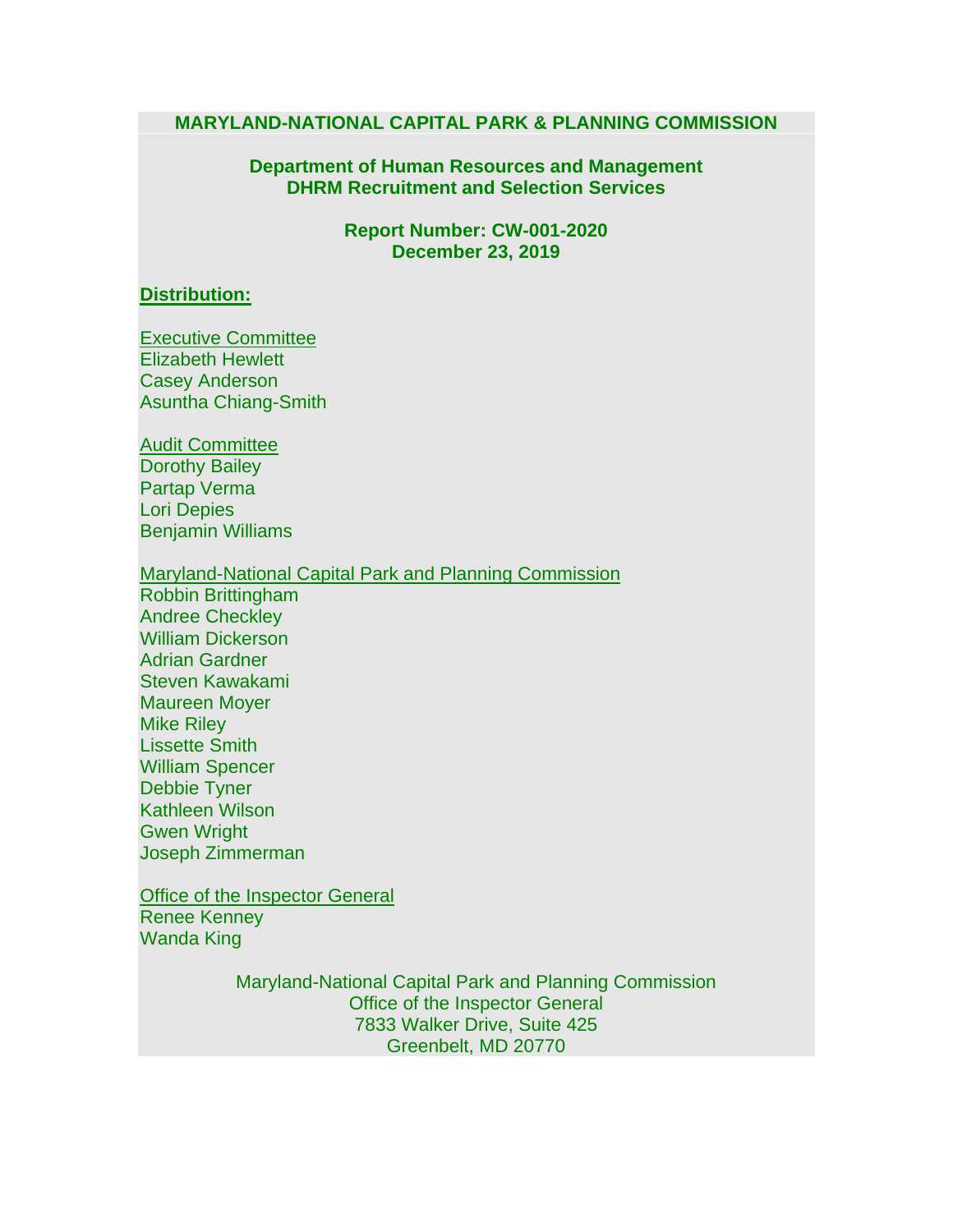# **DHRM Recruitment and Selection Services**

Table of Contents

# **I. EXECUTIVE SUMMARY**

.

# **II. DETAILED COMMENTARY AND RECOMMENDATIONS**

| 1. Strengthen the Review and Selection Process | - 6 |
|------------------------------------------------|-----|
|                                                |     |
|                                                |     |
|                                                |     |
|                                                |     |

# **III. Exhibit A**

Recruitment and Selection Services Application Tracking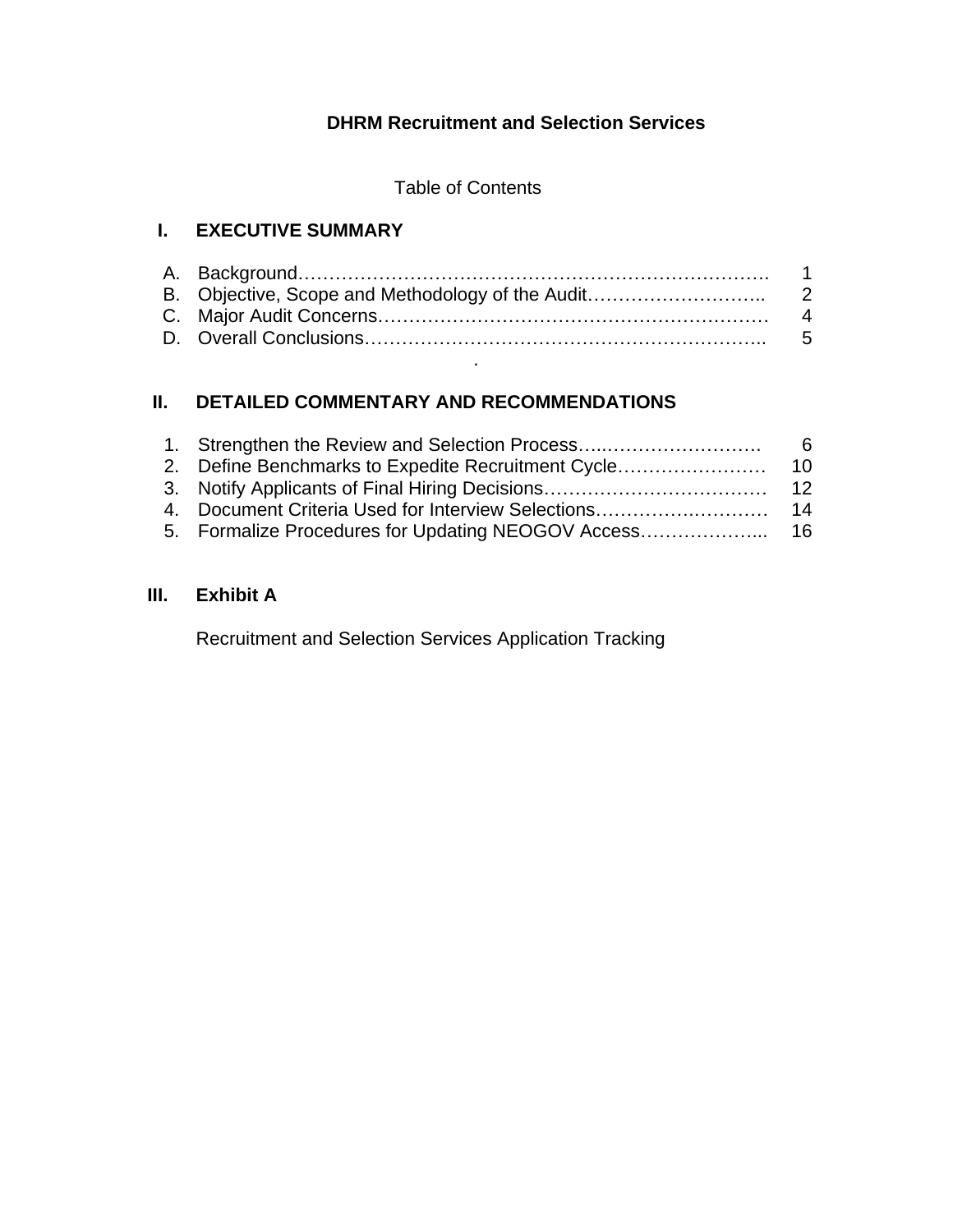# **I. EXECUTIVE SUMMARY**

# **A. Background**

The Department of Human Resources and Management (DHRM) provides executive and operational guidance to the Maryland-National Capital Park and Planning Commission (M-NCPPC or Commission). Under the leadership of the Executive Director, DHRM leads the agency through a set of best management practices, recommends and implements policy, and establishes administrative standards for efficient and effective operations. DHRM is also responsible for the systems and programs that meet regulatory requirements and support the agency.

The Human Resources (HR) Division is one of three<sup>1</sup> divisions within DHRM. The HR Division is comprised of five departments: Classification and Compensation, Employee Records/HRIS, Employee Health and Benefits, Employee and Labor Relations, and Recruitment and Selection Services. The audit focused primarily on Recruitment and Selection Services (RSS).

RSS staff provide whole-cycle recruitment activities to the agency, including employment advertising, application processing, Park Police entry and advancement testing, the administration of background checks, employment and promotion offers and new hire orientation. The team also manages NEOGOV, an outsourced online job application tracking system.

Although RSS is responsible for the recruitment and selection processes within the Commission, Department<sup>2</sup> HR personnel provide critical recruitment and selection services to their specific departments. Services may include, but are not limited to, answering questions and providing guidance to hiring managers; creating job requisitions in NEOGOV; preliminary review of job interview questions; assisting with telephone pre-screenings of applicants; assessing interview panel composition; participating on interview panels; reviewing hiring package contents before they are forwarded to RSS recruiters; help coordinate employee training; and preparing and updating policies and procedures.

<sup>&</sup>lt;sup>1</sup> Human Resources Division, Budget Office, Corporate Policy & Management Operations Division

<sup>&</sup>lt;sup>2</sup> Prince George's County Department of Parks and Recreation, Prince George's County Planning Department, Montgomery County Department of Parks, and Montgomery County Planning Department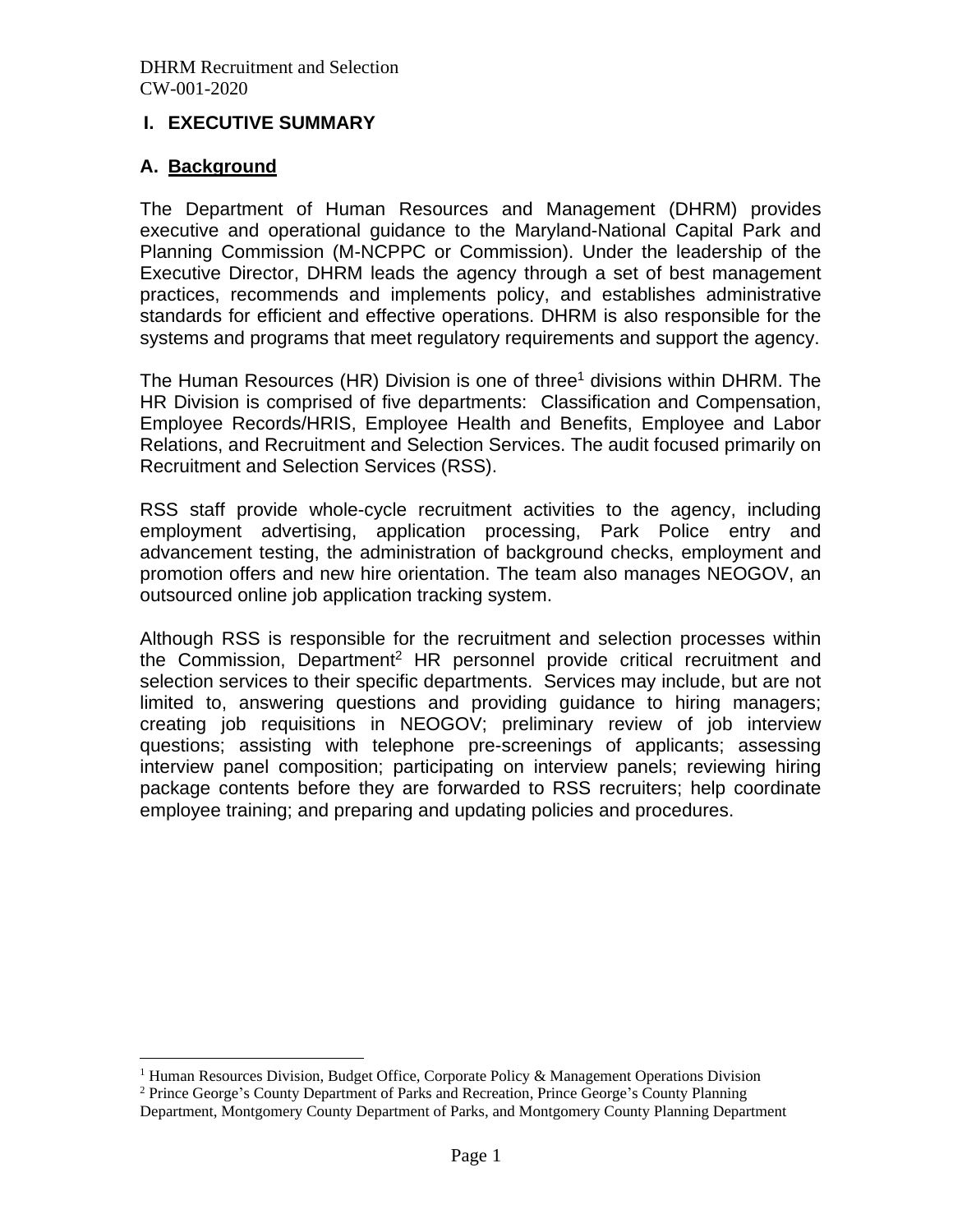# **B. Objective, Scope and Methodology of the Audit**

# **Objective**

The purpose of the audit was to identify opportunities to strengthen internal controls, improve operational efficiencies and help ensure compliance with Commission policies and procedures.

In addition, the audit scope was designed to identify possible fraud, waste or abuse within the process(es) being audited.

## **Scope**

The scope of the audit included, but was not limited to, the following audit procedures:

- Interviewed management and staff (RSS & Commission Departments) to obtain an understanding of operations and administration.
- Reviewed processes for compliance with applicable federal, state and local laws and regulations.
- Reviewed processes for compliance with Commission practices and procedures.
- Selected a sample of employee hiring packages and tested them for completeness (i.e., verifying all required documents were included to support personnel decisions).
- Selected a sample of Merit employees who received job offers and tested to verify completion of required background checks.
- For the sample of Merit System employees' background check results, verified that any checks that did not indicate clear results were forwarded to in-house Legal Counsel for hiring decisions.
- Reviewed RSS statistical data for timing required to fill job positions (i.e., number of days), using the following criteria: 1) from the date of the first job posting advertisement through the date RSS receives hiring package documents for job offerees, and 2) from the date of the first job posting advertisement through date of new hire orientation.

The audit covered the period from May 1, 2018 – April 30, 2019.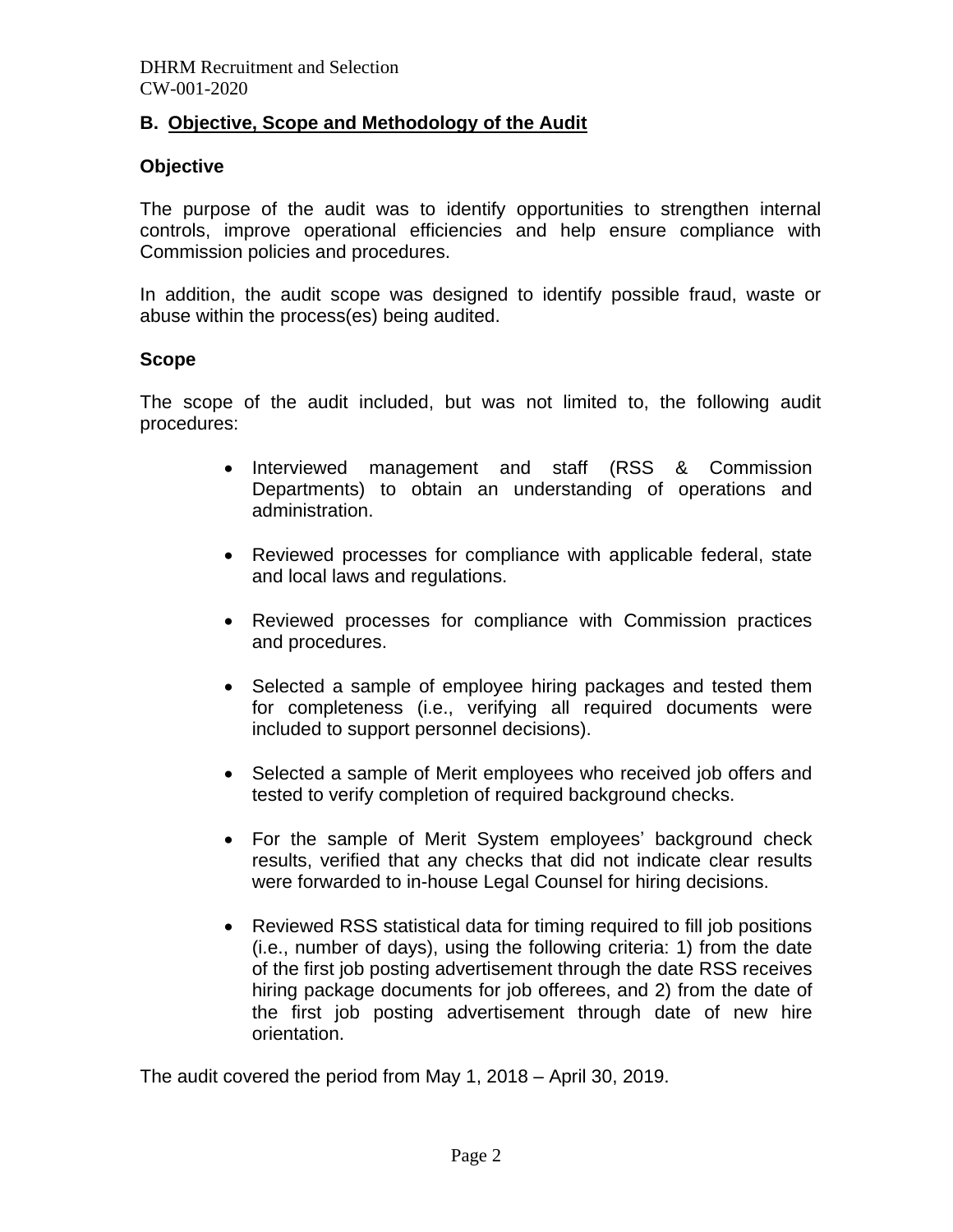**Scope Limitation:** The audit scope was limited to the recruitment and selection processes for Merit System employees only.

# **Methodology of the Audit**

Inquiry, observation, data analysis, and tests of transactions were performed to complete the audit objectives.

The audit was conducted in accordance with the *U.S. Generally Accepted Government Auditing Standards*. Those standards require that we plan and perform the audit to obtain sufficient, appropriate evidence to provide a reasonable basis for the findings and conclusions based on the established audit objectives. We believe that the evidence obtained provides a reasonable basis for our findings and conclusions based on our audit objectives.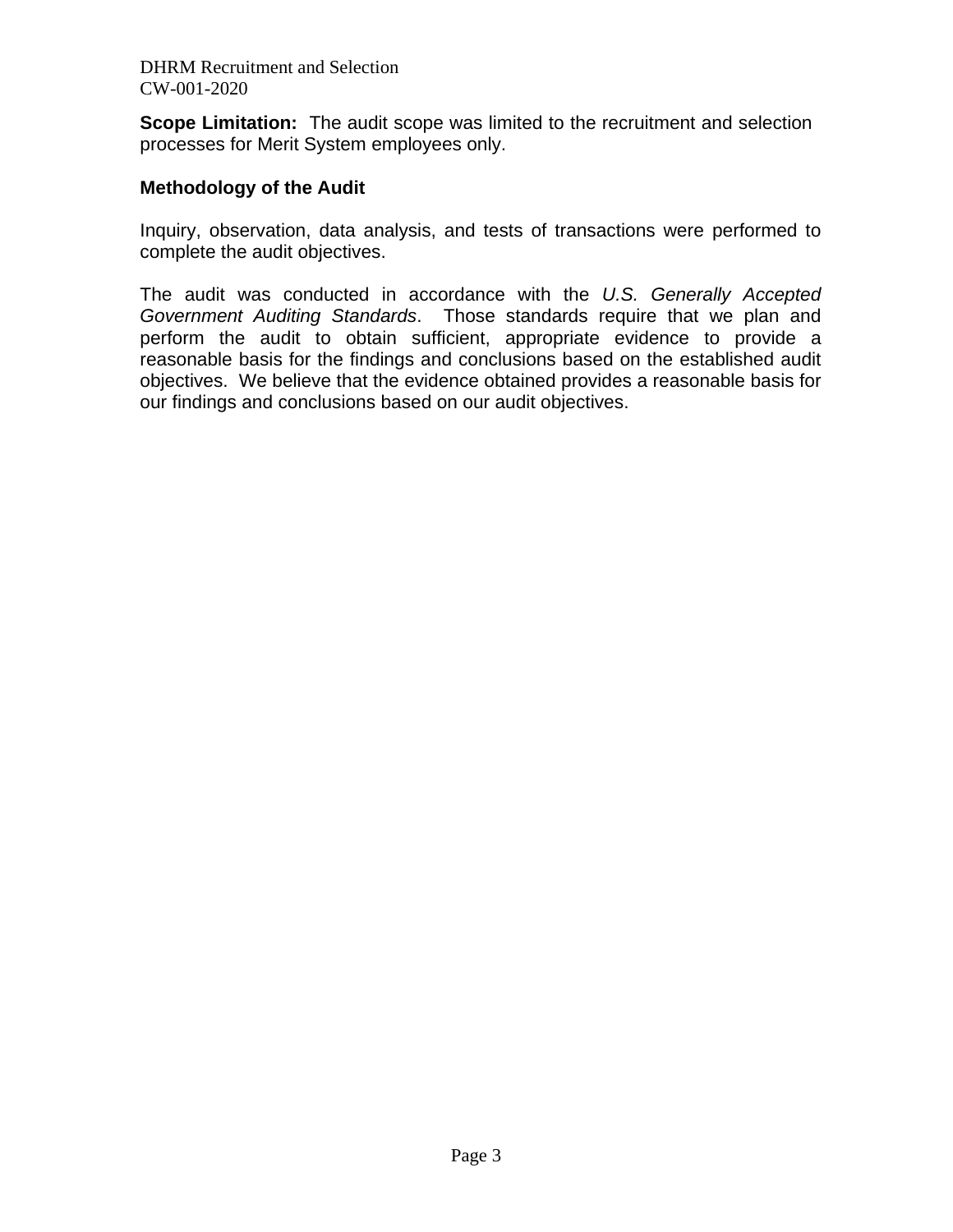# **C. Major Audit Concerns**

The results of our evaluation and testing procedures indicated no major audit concerns.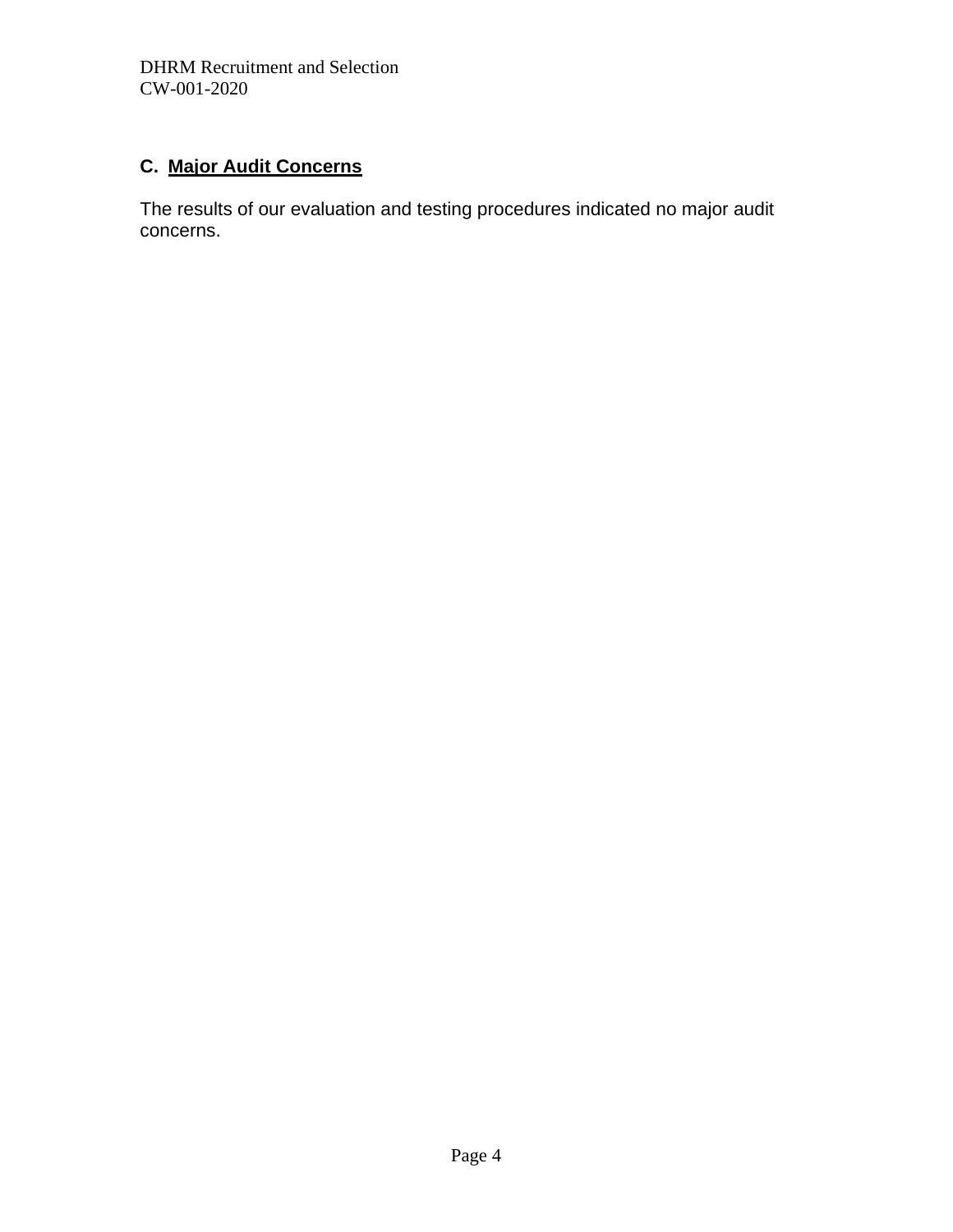## **Overall Conclusions**

The results of our evaluation and testing procedures indicate deficiencies in the design or operation of internal controls for administering the recruitment and selection processes for Merit System employees.

We believe all weaknesses identified and communicated are correctable and that management's responses to all recommendations satisfactorily address the concerns. It is the responsibility of management to weigh possible additional costs of implementing our recommendations in terms of benefits to be derived and the relative risks involved.

We wish to express our appreciation to DHRM Recruitment and Selection Services and Departmental Human Resources management and staff, for their cooperation and courtesies extended during the course of our review.

Wanda King

Wanda King, MBA Assistant Inspector General

Bence Mkenney

Renee M. Kenney, CIG, CPA, CIA, CISA Inspector General

December 23, 2019

#### **Conclusion Definitions**

| <b>Satisfactory</b> | No major weaknesses were identified in the design or operation of internal<br>control procedures.                                                                                                                                                                                 |
|---------------------|-----------------------------------------------------------------------------------------------------------------------------------------------------------------------------------------------------------------------------------------------------------------------------------|
| <b>Deficiency</b>   | A deficiency in the design or operation of an internal control procedure(s)<br>that could adversely affect an operating unit's ability to safeguard assets,<br>comply with laws and regulations, and ensure transactions are properly<br>executed and recorded on a timely basis. |
| <b>Significant</b>  | A deficiency in the design or operation of an internal control procedure(s)                                                                                                                                                                                                       |
| <b>Deficiency</b>   | which adversely affects an operating unit's ability to safeguard assets,                                                                                                                                                                                                          |
|                     | comply with laws and regulations, and ensure transactions are properly                                                                                                                                                                                                            |
|                     | executed and reported. This deficiency is less severe than a material                                                                                                                                                                                                             |
|                     | weakness, yet important enough to merit attention by management.                                                                                                                                                                                                                  |
| <b>Material</b>     | A deficiency in the design or operation of an internal control procedure(s)                                                                                                                                                                                                       |
| <b>Weakness</b>     | which may result in a material misstatement of the Commission's financial                                                                                                                                                                                                         |
|                     | statements or material impact to the Commission.                                                                                                                                                                                                                                  |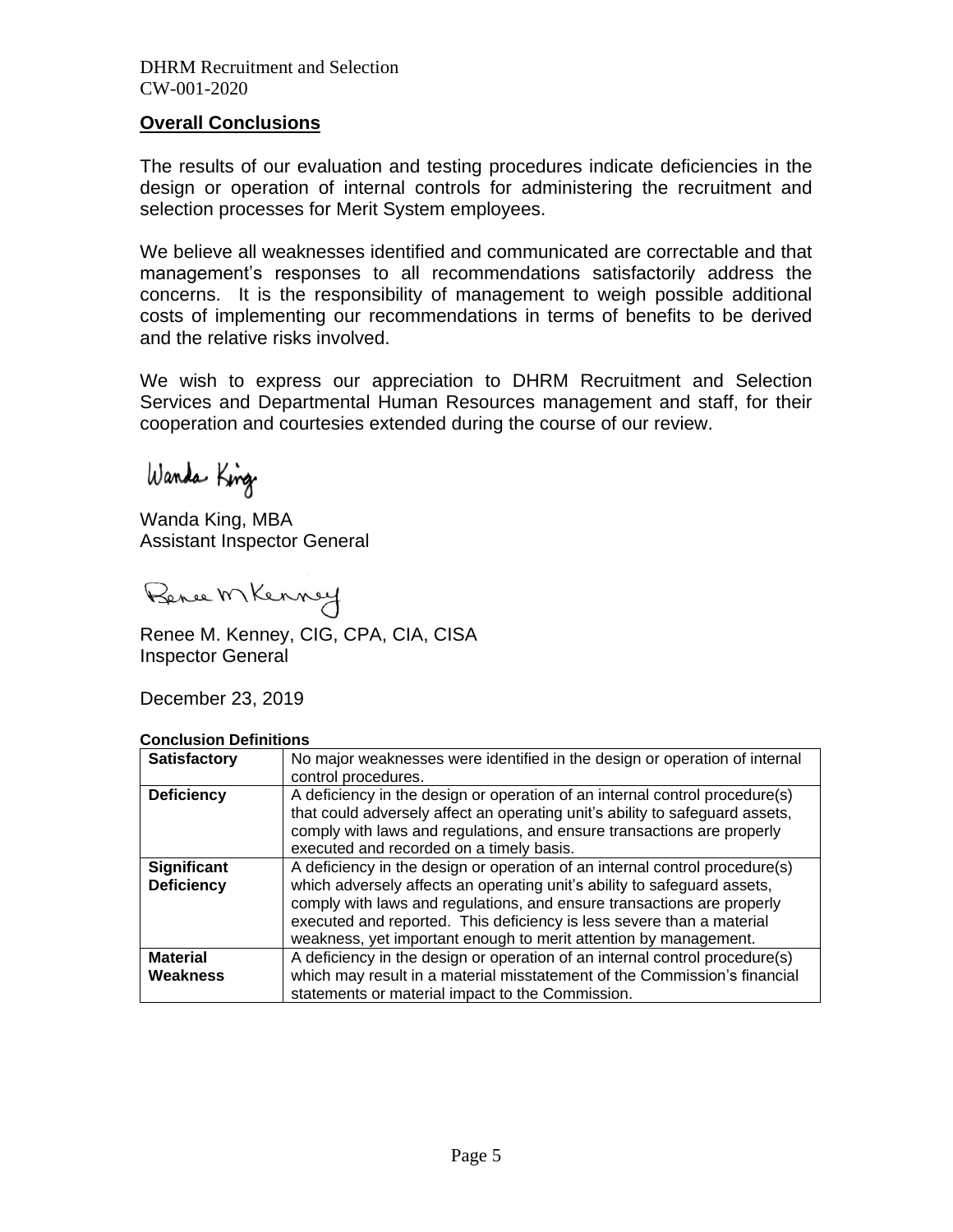# **II. DETAILED COMMENTARY AND RECOMMENDATIONS**

## **1. Strengthen the Review and Selection Process**

**Issue:** During our review of selection and recruitment documentation, we identified the following deficiencies:

- Documentation supporting referrals to the hiring manager is not adequate. Not all applicants that meet minimum qualifications (MQ) are referred to the hiring manager for subsequent review. The recruiter may use professional judgement to determine who will be referred. However, there is not consistent documentation that evidences why an applicant, that meets MQ, wasn't referred.
- Recruiters do not always assign a final disposition status in NEOGOV to applicants who do not meet the required MQs. The applicants remain erroneously classified as "Reviewing for MQs."
- RSS has no standard operating procedures (SOP's) for processing applications in NEOGOV.
- There is insufficient managerial oversight of the selection process within RSS.

Commission procedures require the assessment of MQs for all<sup>3</sup> applicants. When an application is received, it is automatically assigned a status of "Application Received" in NEOGOV. If, after the recruiter's review, the applicant meets minimum qualifications, the application is typically marked as "Referred to the Hiring Manager". The hiring manager only receives applications that have been referred.

During audit testing, the OIG reviewed 12 judgmentally selected closed job postings. Within the sample, there were 991 aggregate applications. The applicants were assigned the following status within NEOGOV:

| <b>Status within NEOGOV</b>                 | No. | % of Total |
|---------------------------------------------|-----|------------|
| Referred to Hiring Manager                  | 613 | 61.9%      |
| Did not meet Minimum Qualifications         | 258 | 26.0%      |
| <b>Reviewing for Minimum Qualifications</b> | 120 | 12.1%      |
|                                             |     |            |
| <b>TOTAL</b>                                | 991 | 100%       |

For 120 applicants, or 12.1%, it appears they may not have been thoroughly reviewed, as the status implies, they are still under review (i.e., Reviewing for

 $3$  Some applicants may be excluded from review if the application is incomplete. Examples of incomplete applications include individuals who attach a resume without completing the M-NCPPC on-line application or individuals who fail to answer the required supplemental questions.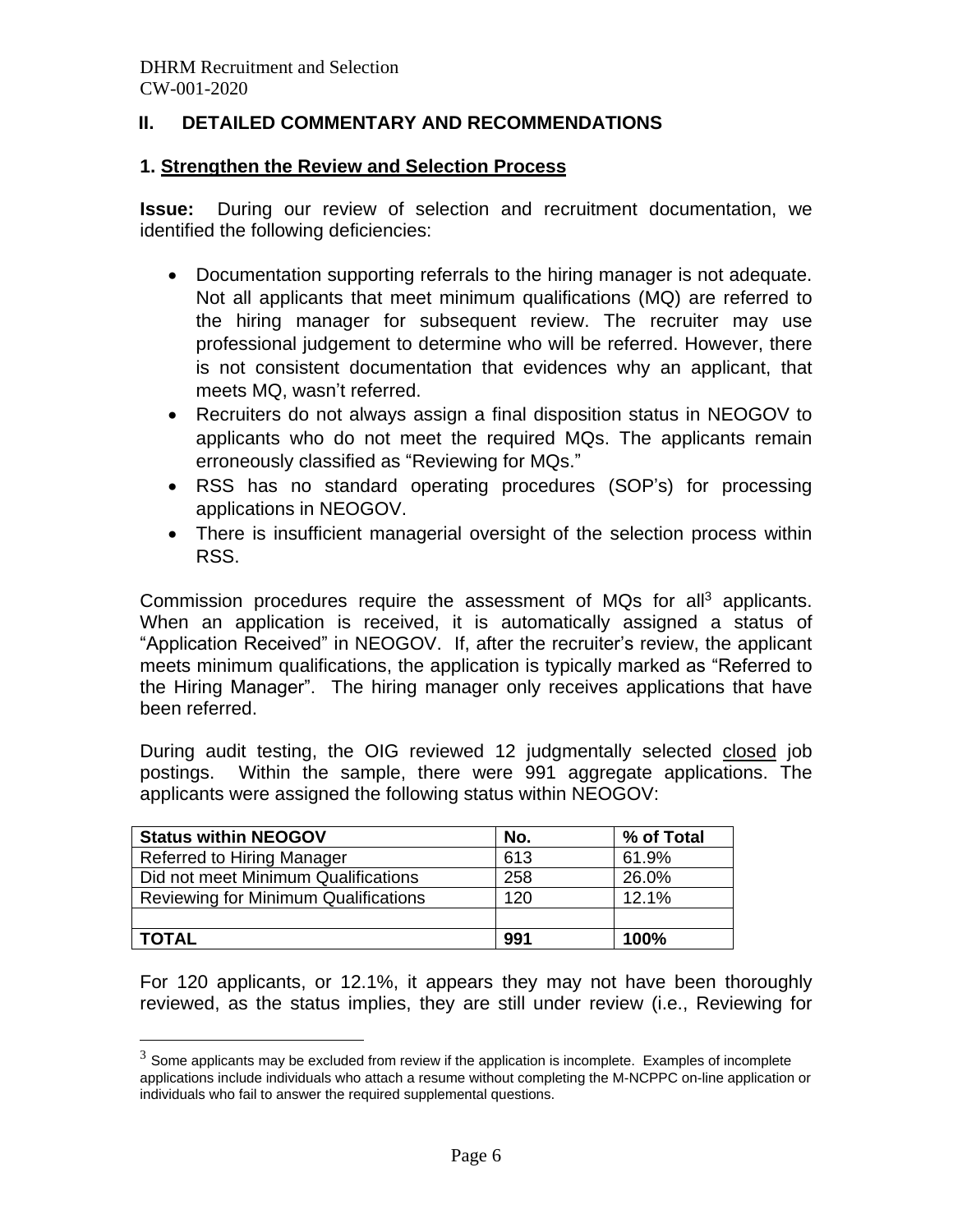MQs). Based on discussions with management, recruiters should assign a final disposition status to all applicants.

The OIG asked the RSS Division Manager for an explanation of the "Reviewing for Minimum Qualifications" status. Per the RSS Division Manager, recruiters will assign that specific status after they reviewed the application and have determined that the candidate has met the minimum qualifications, but there may be stronger applicants in the pool. He explained that some hiring managers only want to see a fixed number of applicants. However, there are no comments or references in NEOGOV that document the recruiter's assessment and/or identify the criteria used for determining the applicant is subpar (i.e. not referred to the hiring manager). Per the Division Manager, "Recruiters can specify or customize processing steps in NEOGOV according to their own preference".

RSS does not have any internal standard operating procedures (SOP's) to assist the recruiters in reviewing, assessing and referring applicants in NEOGOV. Each recruiter follows different steps and uses different criteria for selecting applicants for referral.

Seven (7) of the 12 recruitments in the reviewed sample had an application pool of 56 candidates or less. To better ensure the OIG could accurately opine on the completeness of review, the OIG selected three large closed recruitments for additional testing.

| Posting #                                   | <b>Total</b><br><b>Applicants</b> | # Referred | # Did not<br>meet MQ | # Reviewing for<br>MQ |
|---------------------------------------------|-----------------------------------|------------|----------------------|-----------------------|
|                                             | 568                               | 297        | 121                  | 150                   |
| $\overline{\phantom{0}}$                    | 531                               | 166        | 268                  | 97                    |
|                                             | 306                               | 91         | 193                  | 22                    |
| <b>Total</b>                                | 1,405                             | 554        | 582                  | 269                   |
| <b>of</b><br><b>Percent</b><br><b>Total</b> |                                   | 39.4%      | 41.4%                | 19.1%                 |

For these recruitments, 269 or 19.1%, have the status of "Reviewing for MQ" implying they are still under review.

NEOGOV can be programmed to only accept "xx" number of applicants. If this feature is utilized, applications received after the target number is reached will not be considered.

After additional inquiry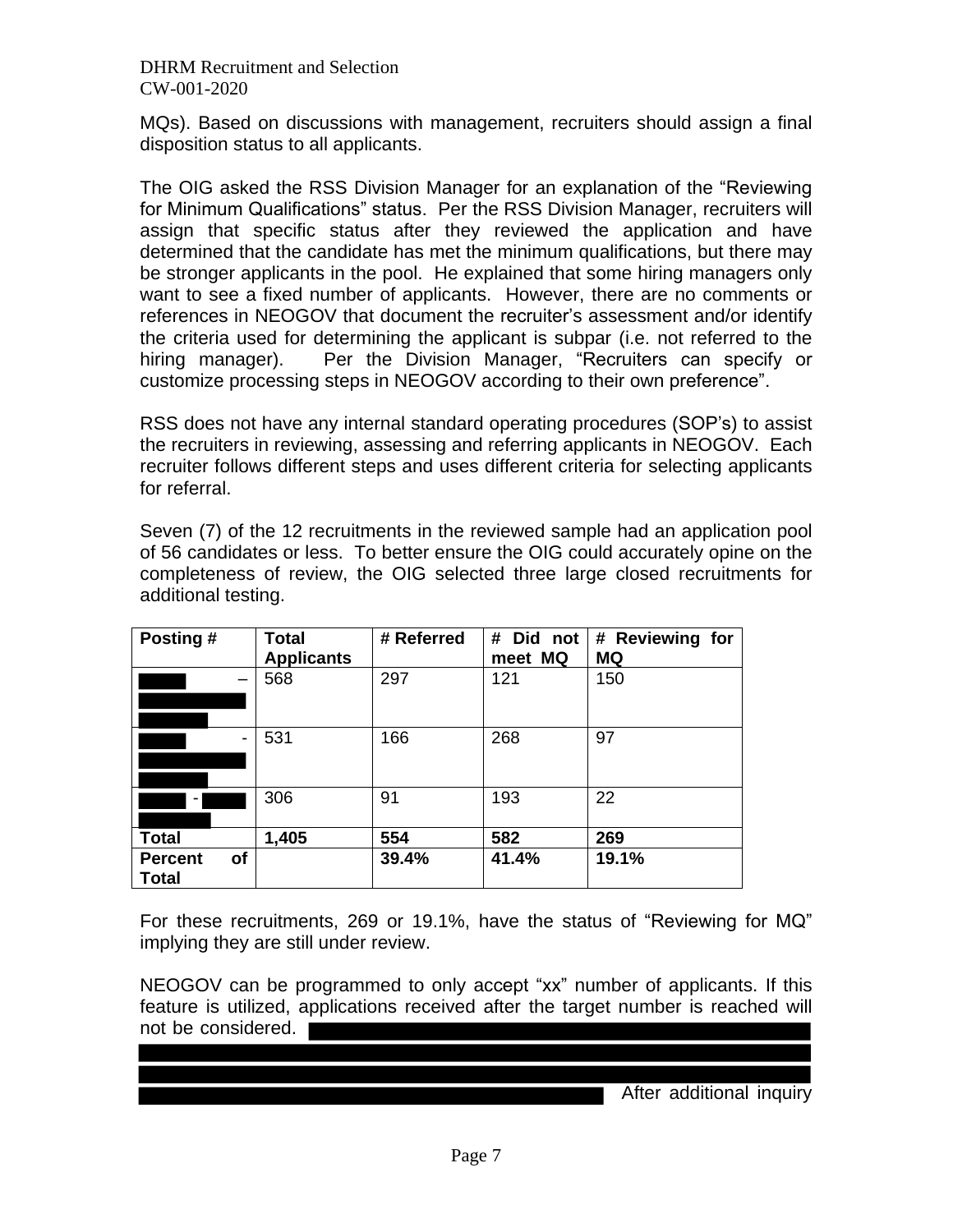and testing by the OIG, it does not appear that the recruiter is actually using this feature within NEOGOV.

**Criteria/Risk:** Per Commission Administrative Practice No 03-03, *Recruitment and Selection*, "All applications received by the Recruitment and Selection Services Office will be screened against the required qualifications as identified in the Commission's classification specification."

In addition, all open Merit System Career opportunities must be posted for a minimum of ten (10) days.

Failure to review all applicants for minimum qualifications may:

- Prevent a highly qualified applicant from being considered;
- Result in a discrimination claim; and
- Impact the Commission's reputation.

**Recommendation:** RSS personnel should review and assess all timely applications to determine if the candidate meets the documented minimum qualifications. If the hiring manager only wishes to see x number of candidates, the recruiters should utilize a pre-defined selection process. Examples of a predefined selection process may include a graded screening questionnaire, assignment of points for preferred qualifications, etc. The selection criteria for review cannot be applications received before a specific date. The selection for referral cannot be arbitrary. The selection criteria should be documented.

RSS should document their internal procedures for the selection and review of candidates. Although the use of professional judgement is required and expected of the recruiters, guidelines should be available to mitigate the risk of arbitrary selections.

Management should ensure that all recruiters assign a final disposition status in NEOGOV to the applicants who did not meet the required MQs for referral to hiring managers. The final disposition status for all applicants should be one of the following:

- Referred to hiring manager;
- Did not meet minimum qualifications; or
- Met minimum qualifications, but not the most qualified.

The should take a more active role in recruitment activities. Examples include obtaining periodic reports for closed job positions that identify any applications with "Application Received" or "Reviewing for Minimum Qualification" status within NEOGOV.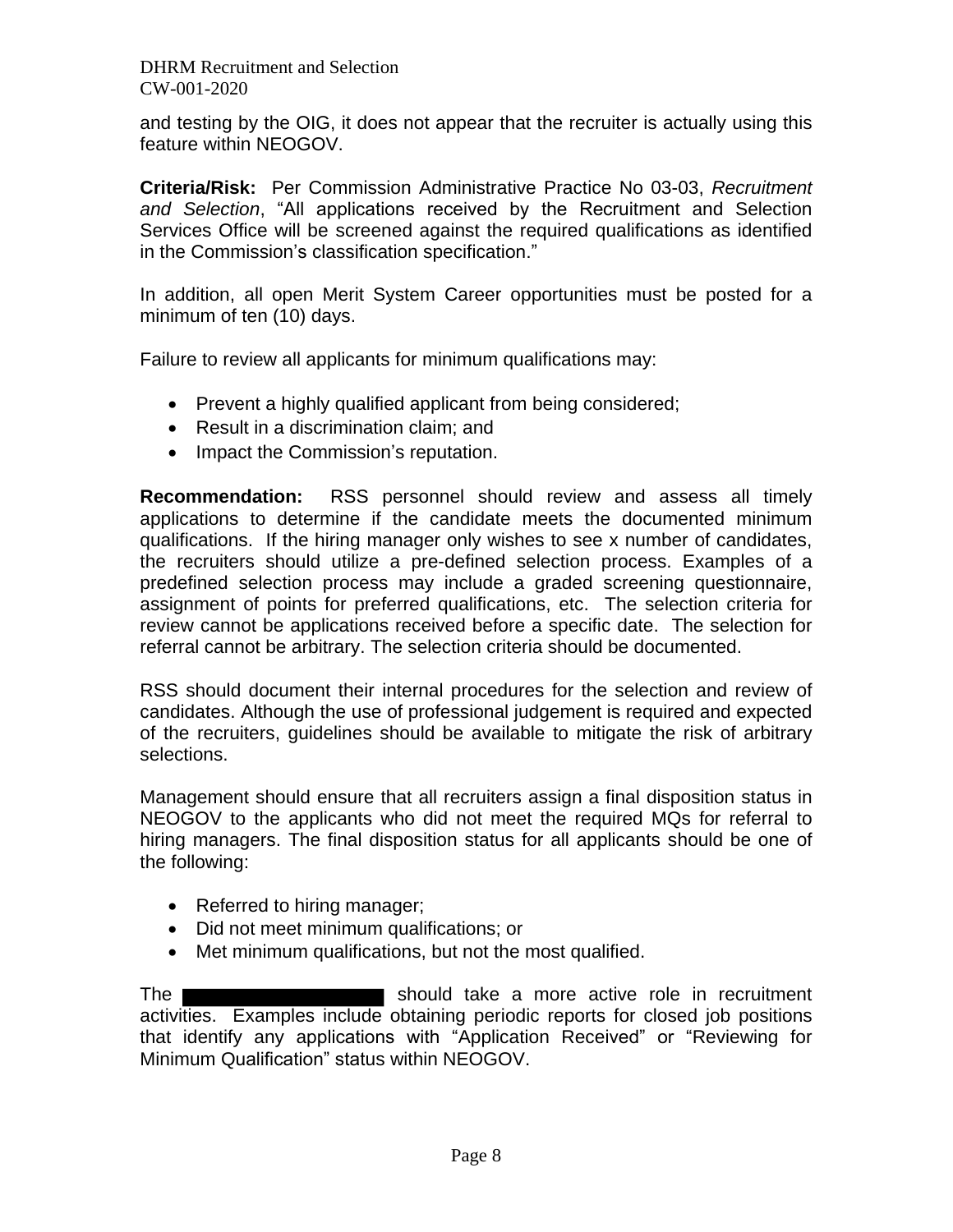If possible, features (i.e., filters) within NEOGOV that allow recruiters to only select applications received before a specific date or select every x number (e.g.  $10<sup>th</sup>$ ) application should be disabled. If they cannot be disabled, the use of these features should be disallowed and strictly enforced.

### **Issue Risk:** High

**Management Response:** The RSS Office will ensure that all candidates for Commission Merit vacancies are appropriately reviewed by Recruitment staff. All candidates meeting the stated Minimum Qualifications will be forwarded to the Hiring Organizations for further consideration.

Candidates applying for Commission Merit vacancies who do not meet the stated Minimum Qualifications and are not forwarded to Hiring Organizations for further consideration will be documented as "not qualified" using existing NEOGOV functionality and the final disposition noted.

Any NEOGOV features which might permit a Recruiter to not review candidates applying in a timely fashion to Commission Merit vacancies is immediately prohibited from use by RSS Office staff.

RSS will document their internal procedures for the selection and review of candidates and develop guidelines to mitigate the risk of arbitrary selections.

## **Expected Completion Date:** April 2020

**Follow Up Date:** July 2020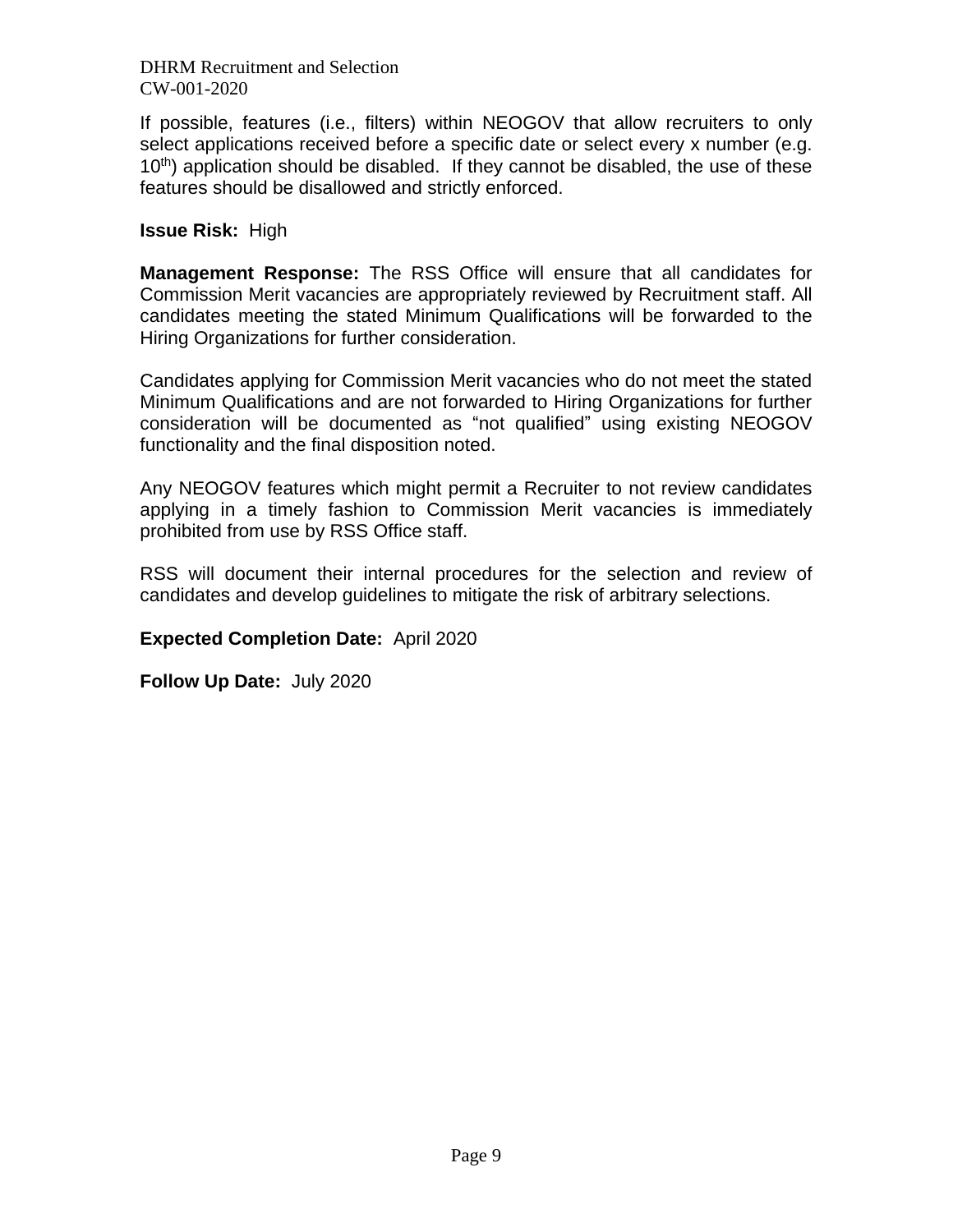# **2. Define Benchmarks to Expedite Recruitment Cycle**

**Issue**: The general consensus among department management and RSS is the dissatisfaction with the number of days it takes to fill a position within the Commission. However, not all managers appear to have a clear understanding of where the process stalled for each recruitment.

Although RSS tracks and reports on internal hiring statistics (**see Exhibit A**), there are no defined benchmarks or performance indicators to assist management in identifying bottlenecks and providing solutions to expedite the recruitment cycle.

OIG reviewed internal statistics prepared by RSS that document the number of days required to fill job positions for each recruitment. OIG reviewed the data for 12 recruitments selected for testing. Seven of 12, or 58.3 % (**see Exhibit A**), of the recruitments required 120 through 203 days to fill job positions. RSS calculated the number of days starting from the initial date of job posting advertisement, until the new hire orientation date.

**Criteria/Risk:** According to research conducted by RSS management, the Society for Human Resource Management (SHRM), a premier global human resource organization, the average time it takes to fill a given position is 42 days. Given the decentralized governance structure within the Commission, recruitment and selection is subject to impediments that may increase the time (i.e. more than 42 days) to successfully complete quality recruitments, however a benchmark or goal has not been defined.

Failure to identify and manage bottlenecks that occur during the recruitment and selection cycle may lead to missed opportunities to attract and hire the best job candidates in a competitive marketplace, due to hiring delays.

**Recommendation**: We recommend RSS and Human Resource personnel responsible for recruitment and selection perform the following:

- Actively collaborate to identify and document key performance indicators (KPI's) or benchmarks for each major step in the recruitment and selection cycle.
- Periodically review and analyze recruitment data, comparing results against defined KPI's to measure progress made toward reducing the number of days to fill job positions, while maintaining the quality of recruitment and selection.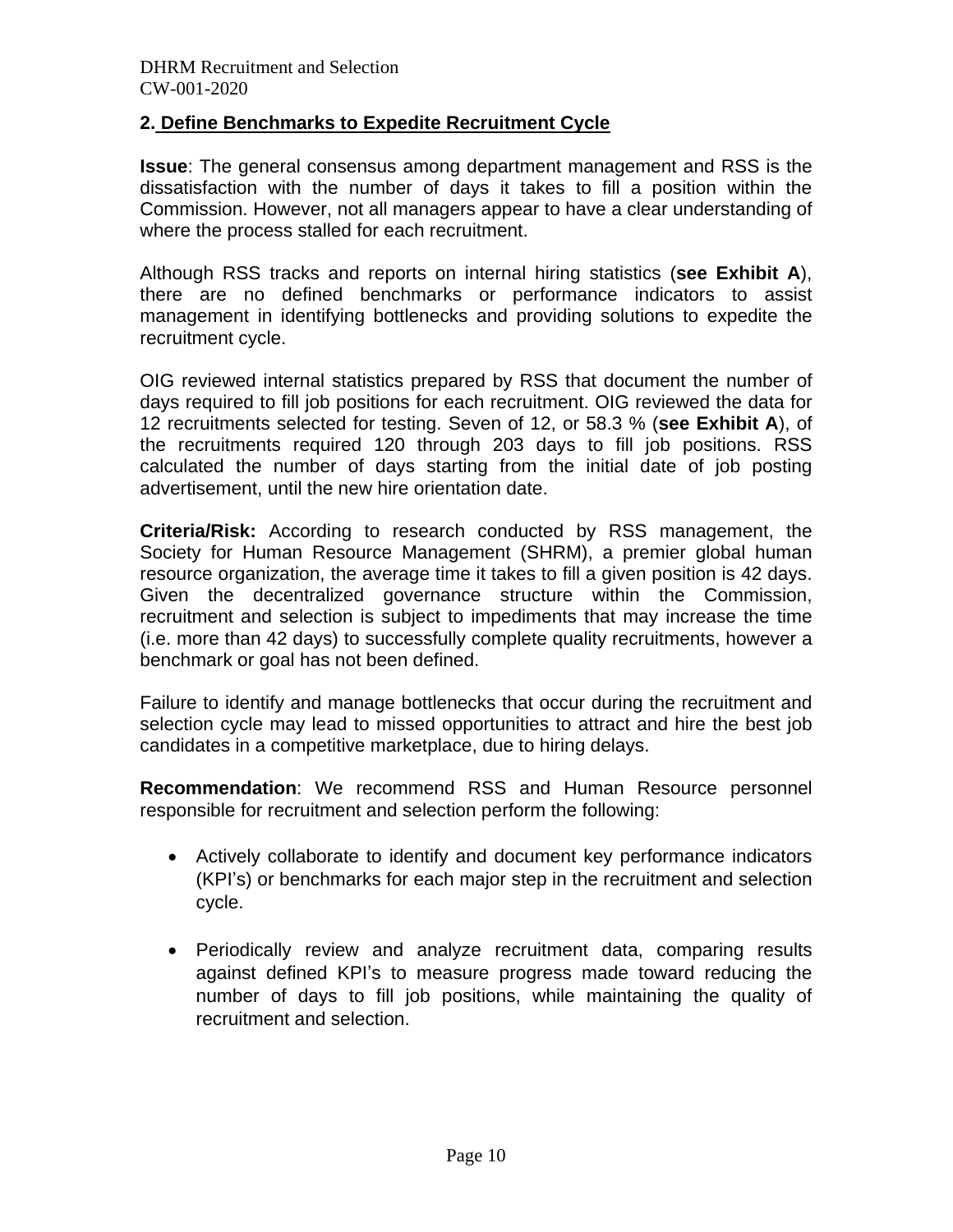> • Develop escalation procedures and periodically communicate progress made toward achieving goals, or any significant challenges, to Commission senior management.

# **Issue Risk**: High

**Management Response:** Under the direction of the Executive Director, the HR Director and Recruitment staff will implement a pilot program within CAS to identify and address obstacles which prolong "Time to Fill" rates. This will consist of the following:

- a comprehensive review/analysis of Key Performance Indicators within Legal, DHRM and Finance;
- Developing a detailed flow chart of the selection process within CAS;
- Identifying obstacles that hinder timeliness and efficiency and their resolution.
- Embedding milestones within the process with timelines which confirms timelines at each process stage for Selection Services and the Hiring Departments to promote optimum efficiency of throughput and accountability.
- Ensure escalation procedures are in place to communicate progress concerns to senior management.
- Weekly assessment pilot's progress and areas needing attention/modification.
- Final overall assessment of pilot's success.

Based on the success of the pilot, the model will subsequently be implemented one department at a time in across the Commission to ensure each department's uniqueness and needs are addressed.

# **Expected Completion Date:** March 2020

**Follow-Up Date:** July 2020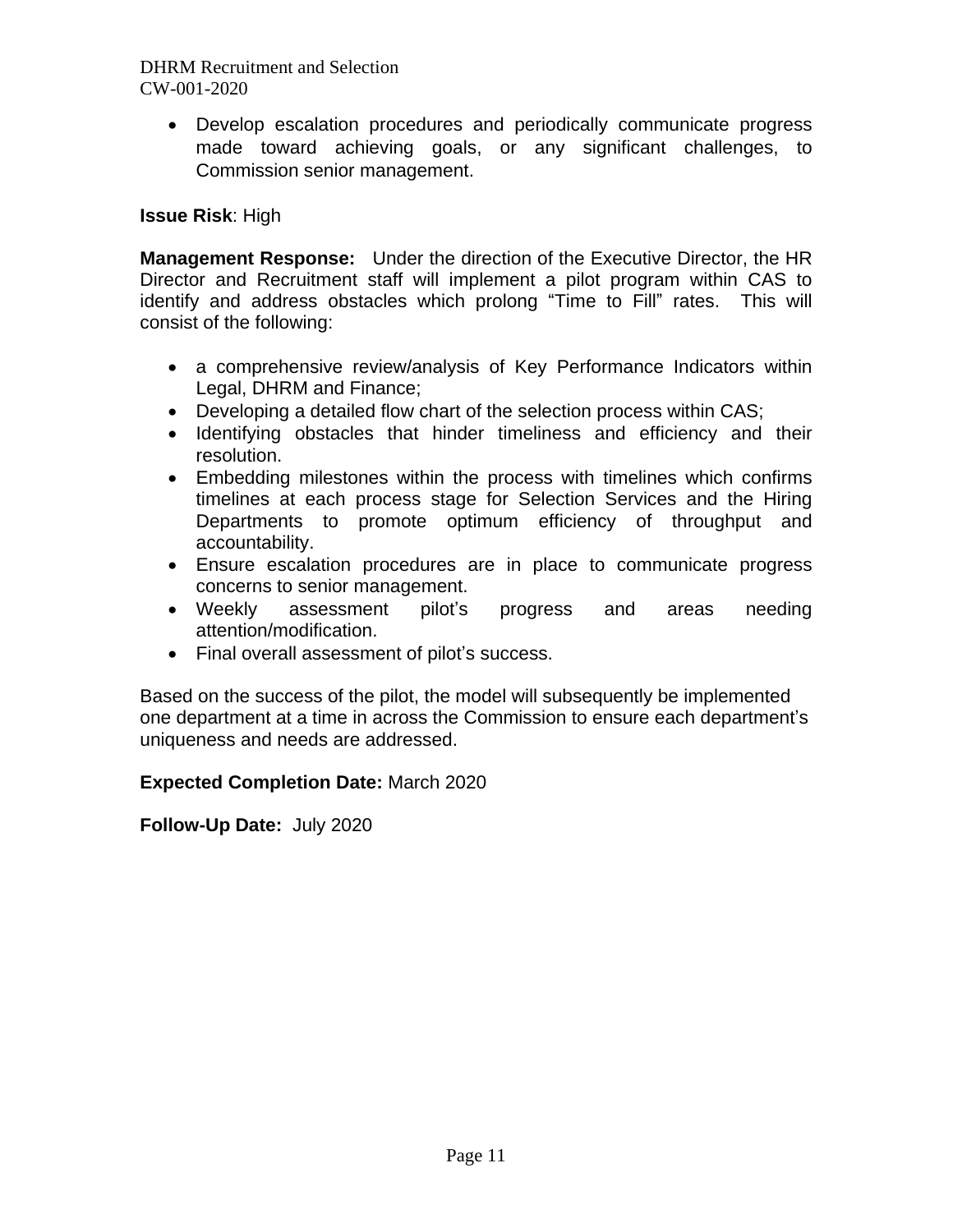# **3. Notify Applicants of Final Hiring Decisions**

**Issue:** Applicants selected for interviews are not always notified of final hiring decisions. According to RSS personnel, once the position has been filled (i.e., the new hire has officially started employment), email notifications are sent to all interviewees who were not selected for the position, updating them on their application status. Applicants receive a standardized email message that RSS manually generates in NEOGOV.

The OIG selected 12 recruitments for audit testing. For these recruitments, the hiring departments interviewed a total of 55 applicants. The 12 successful interviewees received official offer letters, therefore, 43 interviewees (55 minus 12), should have received notification that they were not selected. RSS only sent notification to 36 of 43 interviewees, or 83.7 %.

**Criteria/Risk:** Failure to notify interviewees of their application status is the equivalent to inadequate customer service, as this does not promote a positive, employee centric, culture to job applicants.

**Recommendation**: RSS management should ensure, at minimum, that notification emails are sent to all interviewees.

Although the current practice of waiting until the new hire starts employment reduces the risk of "false" notification, an expedited notification would enhance a job seeker's experience with the Commission. Management may want to consider generating the communications, once a signed offer letter is received from the offeree, rather than waiting for the new hire's start date.

Management should also research the feasibility of automating NEOGOV to notify all applicants of their status.

#### **Issue Risk**: Medium

**Management Response:** Interviewed applicants receive a standardized email message that RSS manually generates in NEOGOV; the OIG' s sample indicated 83.7% of the interviewed applicants received a response. Human error resulted in a packet being overlooked accounting for the remaining 16.3%.

 The RSS Office is currently soliciting input from the stakeholders to ascertain whether the timing of notifications of final hiring decisions sent to interviewees should be changed from the current practice, which is at the time of New Hire Orientation (start date).

Management will concurrently explore the feasibility of automating notifications for those who were interviewed and those not interviewed (and associated funding).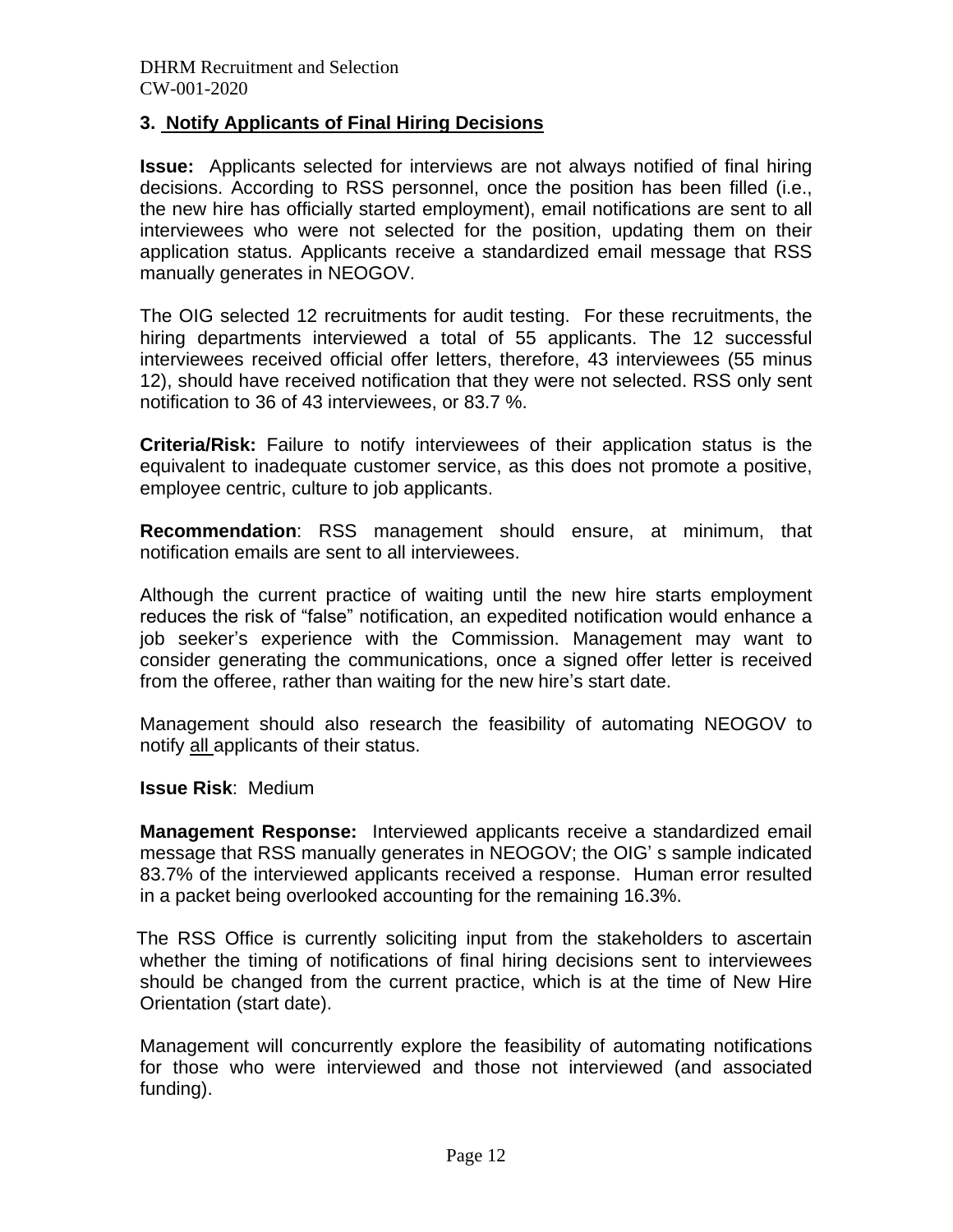If it does not, functionality exists within NEOGOV for Commission departments to update applicant status when decisions concerning interviews are made.

- Such status changes would only be visible to applicants viewing their updated NEOGOV profiles with regard to positions applied for.
- Alternatively, Commission departments can generate e-mail notifications from templates within NEOGOV informing applicants who have not been selected to interview.

Currently, both practices are not commonly utilized by Commission departments.

During the pilot program, we will analyze whether the current functionality within NEOGOV is sufficient to meet the need before exploring system customization for applicant notification.

# **Expected Completion Date:** March 2020

**Follow-Up Date:** July 2020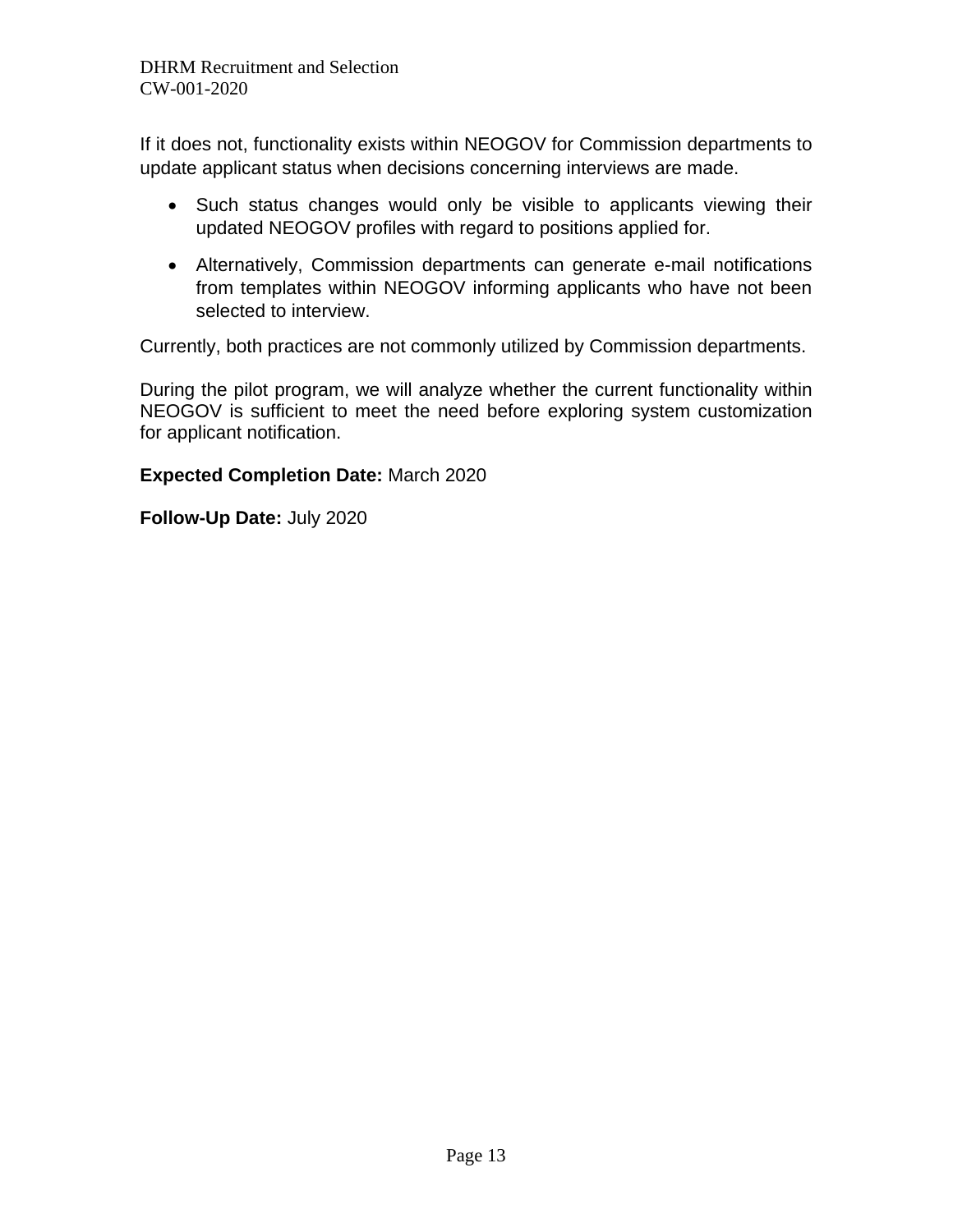# **4. Document Criteria Used for Interview Selections**

**Issue:** Department hiring managers have the prerogative to use their professional judgement in selecting applicants who they deem most qualified to invite for interviews. However, hiring managers are not required to formally document the criteria used to select applicants for interviews referred to them by RSS.

**Criteria/Risk:** The United States federal government has created and enforced numerous laws for hiring individuals. Some of the more prominent regulations include the Civil Rights Act of 1964, Age Discrimination Act in Employment of 1967 and the American Disabilities Act of 1990. State and local government rules and regulations also apply. Failure to document selection criteria may result in violations of the hiring laws.

**Recommendation:** For each recruitment, roles and responsibilities for identifying interviewees that have met the established MQ should be clarified. Given the current decentralized structure within the Commission, these activities can be successfully completed by RSS and/or Department HR personnel.

- As stated in recommendation #1 (page 6), RSS personnel should document why candidates, that met the MQ's, were not referred to management for possible interviews.
- Hiring managers should document the criteria used for selecting interviewees from candidate referrals forwarded by RSS. This may include criteria such as assigning points for preferred qualifications, the completion of telephone screenings, the assessment of supplemental questionnaires and/or, the significance of submitted cover letters.
- Hiring managers should document selection criteria in NEOGOV, if feasible. However, if there is no available space to document the criteria in NEOGOV, hiring managers should include the documentation in the hiring packages sent to RSS.

## **Issue Risk:** Medium

**Management Response:** As stated in Management Response to Recommendation #1, the RSS Office will ensure that all candidates for Commission Merit vacancies are appropriately reviewed by Recruitment staff. All candidates applying for Commission Merit vacancies who do not meet the stated Minimum Qualifications and are not forwarded to Hiring Organizations for further consideration will be classified as "not qualified" using existing NEOGOV functionality.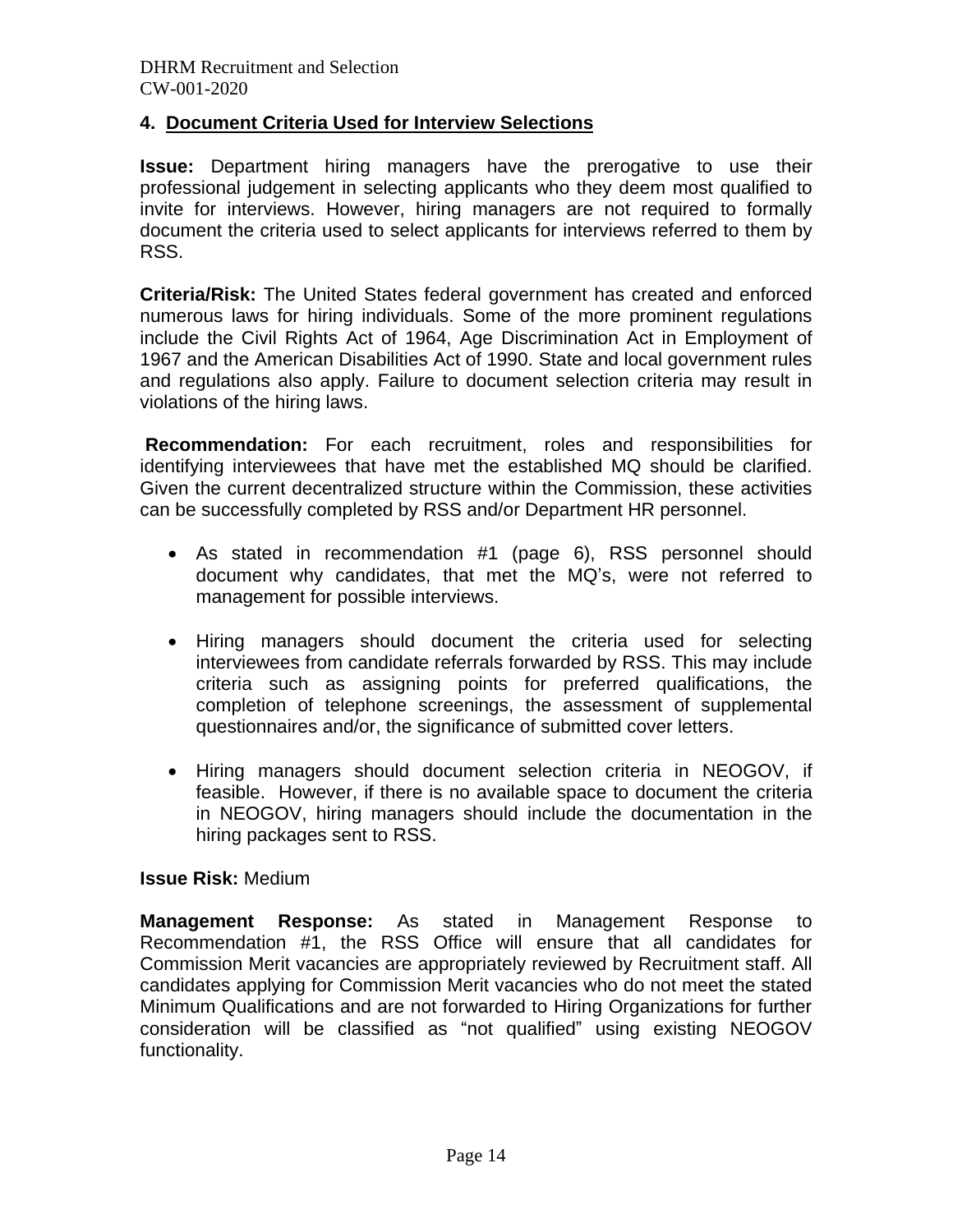Whether or not there is sufficient functionality for use by other Commission departments will be explored during the pilot program.

**Expected Completion Date:** March 2020

**Follow-Up Date:** July 2020

**Additional Auditor Comment:** If NEOGOV cannot be used to document interview selection criteria, other mitigating controls should be implemented to reduce the identified risk.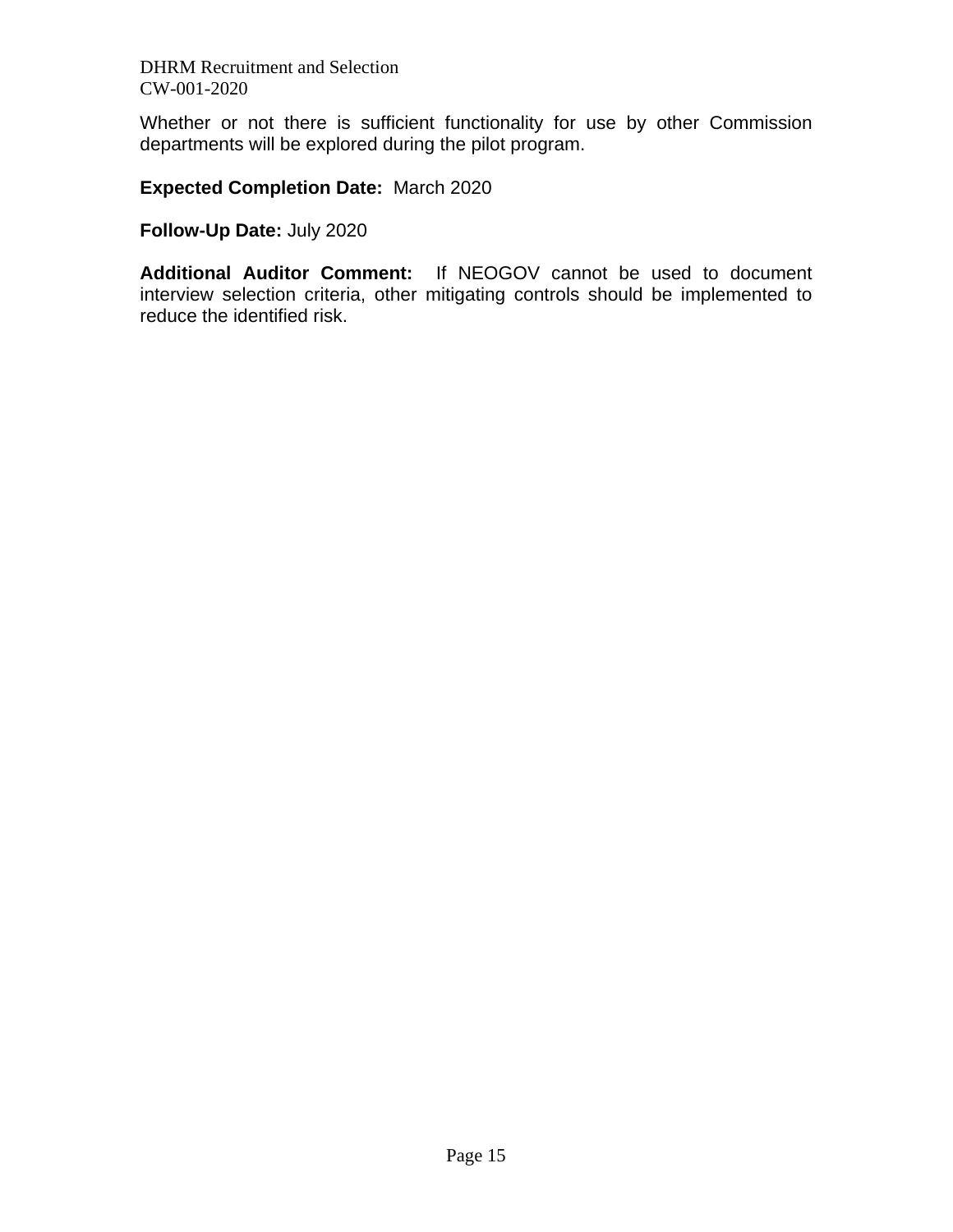# **5. Formalize Procedures for Updating NEOGOV Access**

**Issue:** RSS does not have a formal process for updating employee user access within the NEOGOV job posting and tracking application. Access to NEOGOV is determined for each unique posting at the department level. Employees who typically obtain access to NEOGOV include Human Resource field personnel with recruitment responsibilities.

User access to NEOGOV should be periodically reviewed and updated to reflect internal employee transfers and terminations. In addition, user access should be updated for employees whose job responsibilities no longer require user access.

During the audit review, the RSS Manager advised OIG that the Human Resources Information Systems Manager has agreed to forward the names of employee transfers and terminations, as supported by approved Interim Personnel Action Form (IPAF), to assist with user access updates.

However, OIG notes that the IPAF will not necessarily capture those employees who remain in the same departments, but whose job responsibilities no longer require user access to NEOGOV. RSS management asserted that this group of employees does not have department wide user access to review all recruitment data. They can only see those recruitments to which they are specifically assigned.

**Criteria/Risk:** Industry best practices encourage periodic review of employee user access to data for employee transfers, terminations and also for employees whose job responsibilities no longer require access to various organizational data. However, for NEOGOV, the risk related to employees whose job responsibilities no longer require user access is mitigated, because they can only see recruitments if they were assigned to them.

**Recommendation:** Recruitment and Selection management should perform the following:

- Ensure user access is granted to employees based on the principle of least privilege; and
- Formally document the new agreed upon procedures between RSS and Human Resources Information Systems to ensure NEOGOV user access is revoked timely for employee transfers and terminations.

## **Risk:** Low

**Management Response:** Procedures regarding access and revocation will be developed between RSS and HRIS.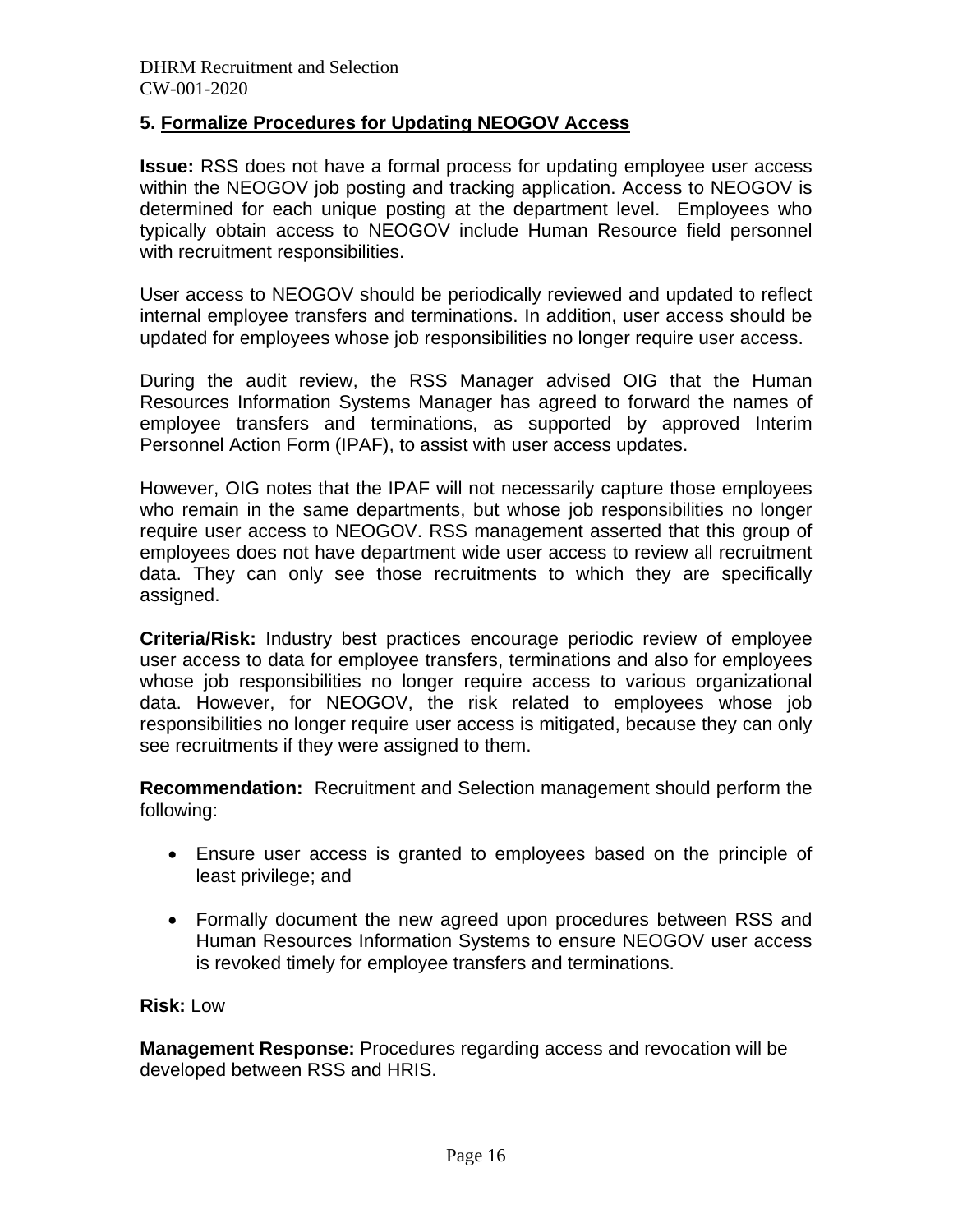# **Expected Completion Date:** May 2020

**Follow-Up Date:** July 2020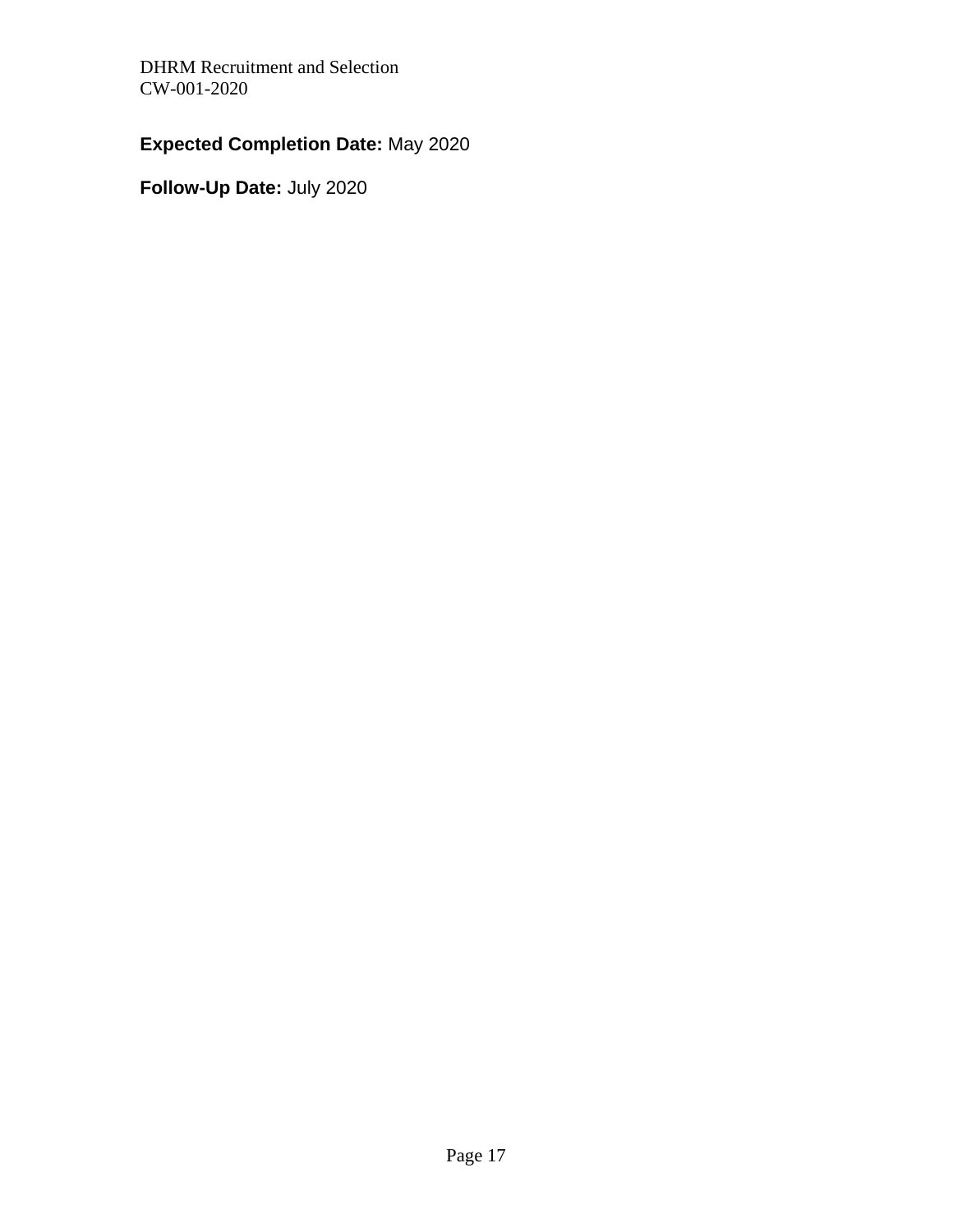# **Exhibit A**

# **Recruitment and Selection Services Application Tracking (Excerpt)**

| <b>Position</b><br># | <b>Position Title</b>                                                                                                  | Dept                                 | <b>Division</b>                                                    | First<br><b>Advertisement</b><br>Date | <b>New Hire</b><br>Orientation<br><b>Date</b> | # of Days<br>to Fill |
|----------------------|------------------------------------------------------------------------------------------------------------------------|--------------------------------------|--------------------------------------------------------------------|---------------------------------------|-----------------------------------------------|----------------------|
|                      | Senior<br>Mechanic                                                                                                     | <b>MC Parks</b>                      | <b>Facilities</b>                                                  | 10/16/17                              | 5/7/18                                        | 146                  |
|                      | Principal<br><b>Human</b><br><b>Resources</b><br><b>Specialist</b><br>(Principal<br>Employee/Labor<br><b>Relations</b> |                                      | Management                                                         |                                       |                                               |                      |
|                      | Specialist)                                                                                                            | CAS                                  | <b>DHRM</b>                                                        | 2/22/18                               | 6/18/18                                       | 83                   |
|                      | <b>Accountant I</b>                                                                                                    | Finance                              | <b>Accounting</b><br><b>Division</b>                               | 4/13/18                               | 7/16/18                                       | 67                   |
|                      | <b>Deputy</b><br>Planning<br><b>Director</b>                                                                           | <b>MC</b><br>Planning                | Director's<br>Office                                               | 1/10/18                               | 8/27/18                                       | 164                  |
|                      | Regional<br><b>Operations</b><br><b>Manager</b>                                                                        | <b>MC Parks</b>                      | <b>Southern</b><br><b>Parks</b>                                    | 3/27/18                               | 9/10/18                                       | 120                  |
|                      | <b>Senior</b><br>Administrative<br><b>Specialist</b><br>(Construction<br>Procurement<br>Specialist)                    | <b>PG Parks</b><br>and<br>Recreation | Park<br>Planning and<br>Development<br><b>Division</b>             | 1/31/18                               | 10/8/18                                       | 179                  |
|                      | <b>Administrative</b><br><b>Assistant III</b>                                                                          | <b>PG Parks</b><br>and<br>Recreation | Sports,<br><b>Health and</b><br><b>Wellness</b><br><b>Division</b> | 7/16/18                               | 11/5/18                                       | 81                   |
|                      | <b>Senior Planning</b><br><b>Technician</b>                                                                            | PG<br>Planning                       | Countywide<br>Planning<br><b>Division</b>                          | 4/5/18                                | 12/3/18                                       | 173                  |
|                      | <b>Systems</b><br>Analyst<br>(Technology<br>Program<br>Coordinator)                                                    | PG<br>Planning                       | <b>Information</b><br>Management                                   | 9/5/18                                | 1/14/19                                       | 94                   |
|                      | <b>Planner</b><br>Coordinator<br>(Historic<br>Preservation<br>Specialist)                                              | <b>MC</b><br>Planning                | <b>Functional</b><br>Planning and<br><b>Policy</b>                 | 10/11/18                              | 2/25/19                                       | 98                   |